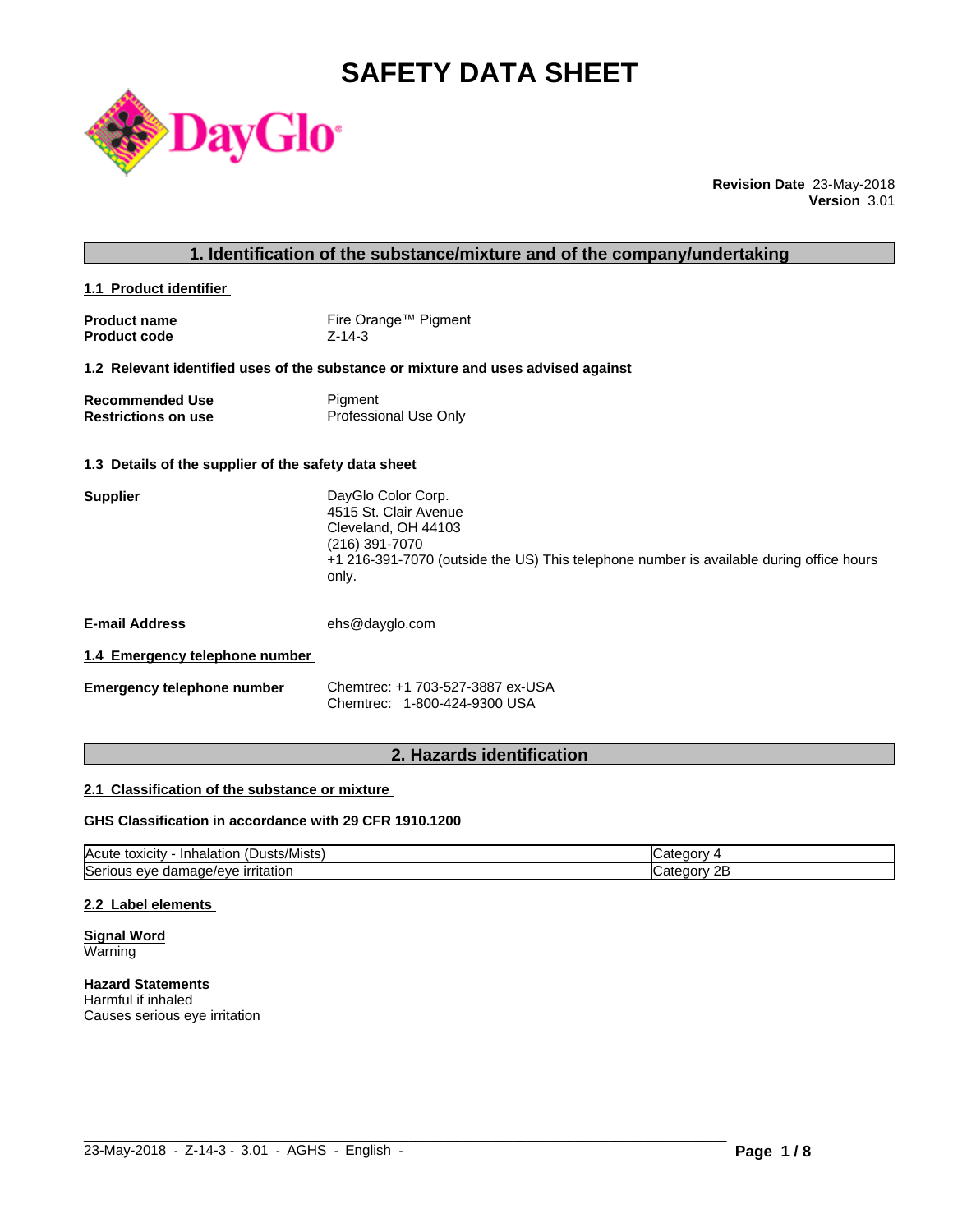

**Precautionary Statements - Prevention** Avoid breathing dust/fume/gas/mist/vapors/spray Use only outdoors or in a well-ventilated area Wash face, hands and any exposed skin thoroughly after handling Wear eye protection/ face protection

#### **Precautionary Statements - Response**

IF IN EYES: Rinse cautiously with water for several minutes. Remove contact lenses, if present and easy to do. Continue rinsing If eye irritation persists: Get medical advice/attention IF INHALED: Remove person to fresh air and keep comfortable for breathing Call a POISON CENTER or doctor if you feel unwell

#### **2.3. Other Hazards Hazards not otherwise classified (HNOC)**

Not Applicable

#### **2.4 Other information**

Not Applicable

**Unknown Acute Toxicity**  $\langle 1\%$  of the mixture consists of ingredient(s) of unknown toxicity

# **3. Composition/Information on Ingredients**

#### **Substance Mixture**

| Chemical<br>Name                                                                       | $\sim$ 10 M $\sim$<br>CAS<br>'S NO. | $\mathbf{a}$ |
|----------------------------------------------------------------------------------------|-------------------------------------|--------------|
| Red<br>منموت<br>והמכ<br>. ۱. ب<br>.                                                    | 3068-<br>ാറ<br>ື                    |              |
| The exact perceptage (concentration) of compection has been withhold as a trade secret |                                     |              |

The exact percentage (concentration) of composition has been withheld as a trade secret.

# **4. First aid measures**

## **4.1 Description of first-aid measures**

| <b>General advice</b>                                           | Do not get in eyes, on skin, or on clothing.                                                                                                                                                                            |
|-----------------------------------------------------------------|-------------------------------------------------------------------------------------------------------------------------------------------------------------------------------------------------------------------------|
| Eye contact                                                     | Immediately flush with plenty of water. After initial flushing, remove any contact lenses and<br>continue flushing for at least 15 minutes. Keep eye wide open while rinsing. If symptoms<br>persist, call a physician. |
| <b>Skin contact</b>                                             | Immediate medical attention is not required. Wash off with soap and water.                                                                                                                                              |
| <b>Inhalation</b>                                               | Immediate medical attention is not required. Move to fresh air.                                                                                                                                                         |
| Ingestion                                                       | Do NOT induce vomiting. Drink plenty of water. Consult a physician.                                                                                                                                                     |
| 4.2 Most important symptoms and effects, both acute and delayed |                                                                                                                                                                                                                         |
| <b>Symptoms</b>                                                 | See Section 2.2, Label Elements and/or Section 11, Toxicological effects.                                                                                                                                               |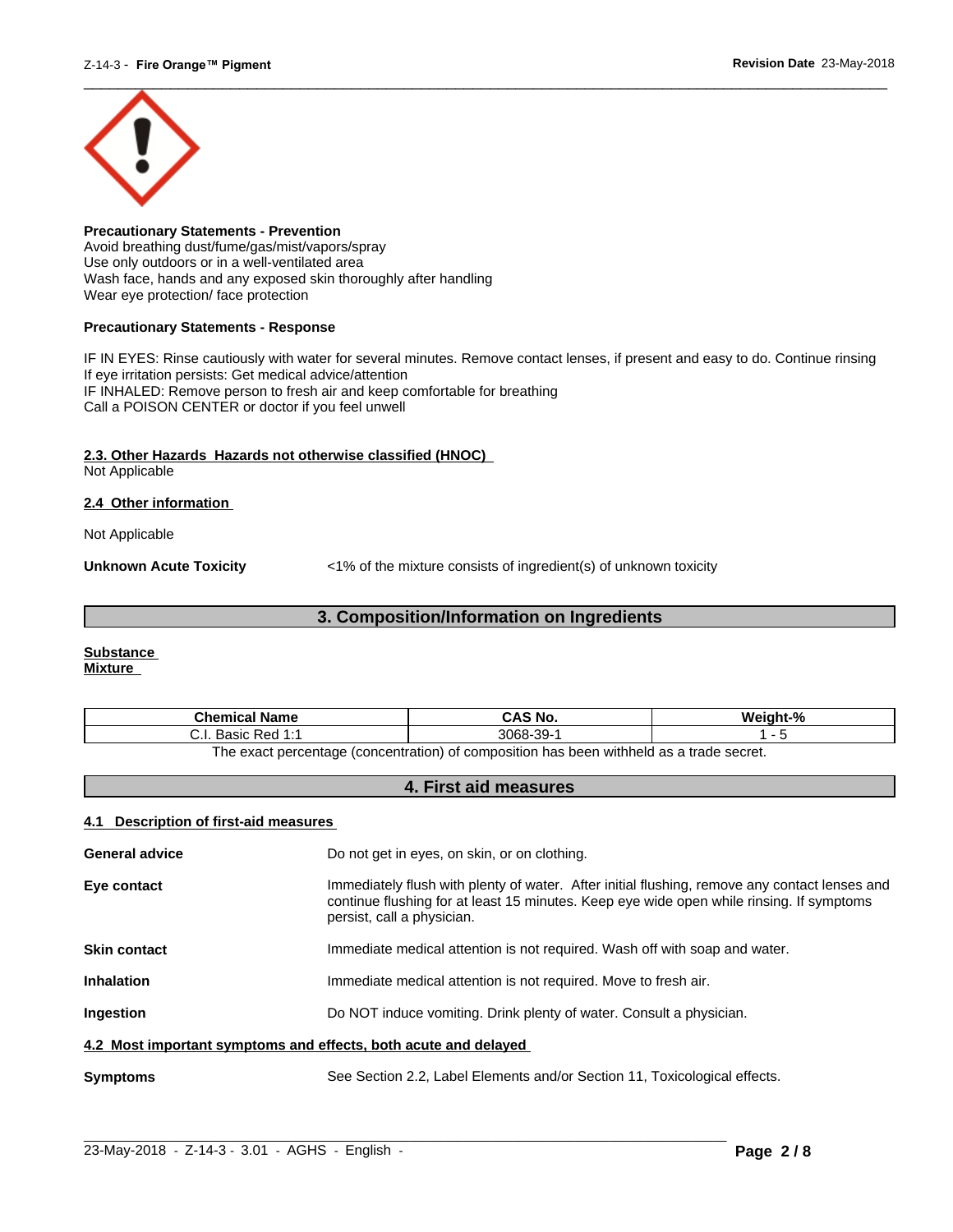### **4.3 Indication of any immediate medical attention and special treatment needed**

**Notes to physician** Treat symptomatically.

# **5. Fire-Fighting Measures**

 $\overline{\phantom{a}}$  ,  $\overline{\phantom{a}}$  ,  $\overline{\phantom{a}}$  ,  $\overline{\phantom{a}}$  ,  $\overline{\phantom{a}}$  ,  $\overline{\phantom{a}}$  ,  $\overline{\phantom{a}}$  ,  $\overline{\phantom{a}}$  ,  $\overline{\phantom{a}}$  ,  $\overline{\phantom{a}}$  ,  $\overline{\phantom{a}}$  ,  $\overline{\phantom{a}}$  ,  $\overline{\phantom{a}}$  ,  $\overline{\phantom{a}}$  ,  $\overline{\phantom{a}}$  ,  $\overline{\phantom{a}}$ 

#### **5.1 Extinguishing media**

#### **Suitable extinguishing media**

Foam. Dry powder. Water mist. Carbon dioxide (CO2).

**Unsuitable Extinguishing Media** Do not use a solid water stream as it may scatter and spread fire.

#### **5.2 Special hazards arising from the substance or mixture**

#### **Special Hazard**

Thermal decomposition can lead to release of irritating gases and vapors.

**Hazardous Combustion Products** Carbon oxides. Nitrogen oxides (NOx).

#### **Explosion Data**

#### **Sensitivity to Mechanical Impact** None.

**Sensitivity to Static Discharge** Fine dust dispersed in air, in sufficient concentrations, and in the presence of an ignition source is a potential dust explosion hazard.

#### **5.3 Advice for firefighters**

As in any fire, wear self-contained breathing apparatus pressure-demand, MSHA/NIOSH (approved or equivalent) and full protective gear.

### **6. Accidental Release Measures**

#### **6.1 Personal precautions, protective equipment and emergency procedures**

Ensure adequate ventilation, especially in confined areas. Use personal protective equipment.

#### **6.2 Environmental precautions**

Dust deposits should not be allowed to accumulate on surfaces as these may form an explosive mixture if they are released into the atmosphere in sufficient concentration. Avoid dispersal of dust in the air (i.e., cleaning dusty surfaces with compressed air). Nonsparking tools should be used. Prevent product from entering drains.

#### **6.3 Methods and materials for containment and cleaning up**

| <b>Methods for Containment</b> | Prevent dust cloud. Cover powder spill with plastic sheet or tarp to minimize spreading.                                                                                                                                                                                                                                                                                                |
|--------------------------------|-----------------------------------------------------------------------------------------------------------------------------------------------------------------------------------------------------------------------------------------------------------------------------------------------------------------------------------------------------------------------------------------|
| Methods for cleaning up        | Avoid dust formation. Take precautionary measures against static discharges. Do not dry<br>sweep dust. Wet dust with water before sweeping or use a vacuum to collect dust. Use<br>personal protective equipment. Take up mechanically and collect in suitable container for<br>disposal. Prevent product from entering drains. Keep in suitable and closed containers for<br>disposal. |

#### **7. Handling and storage**

#### **7.1 Precautions for safe handling**

Advice on safe handling **Avoid dust formation. Take precautionary measures against static discharges. Fine dust** dispersed in air may ignite. Wear personal protective equipment.

**Hygiene measures** General industrial hygiene practice. When using do not eat or drink.

**7.2 Conditions for safe storage, including any incompatibilities**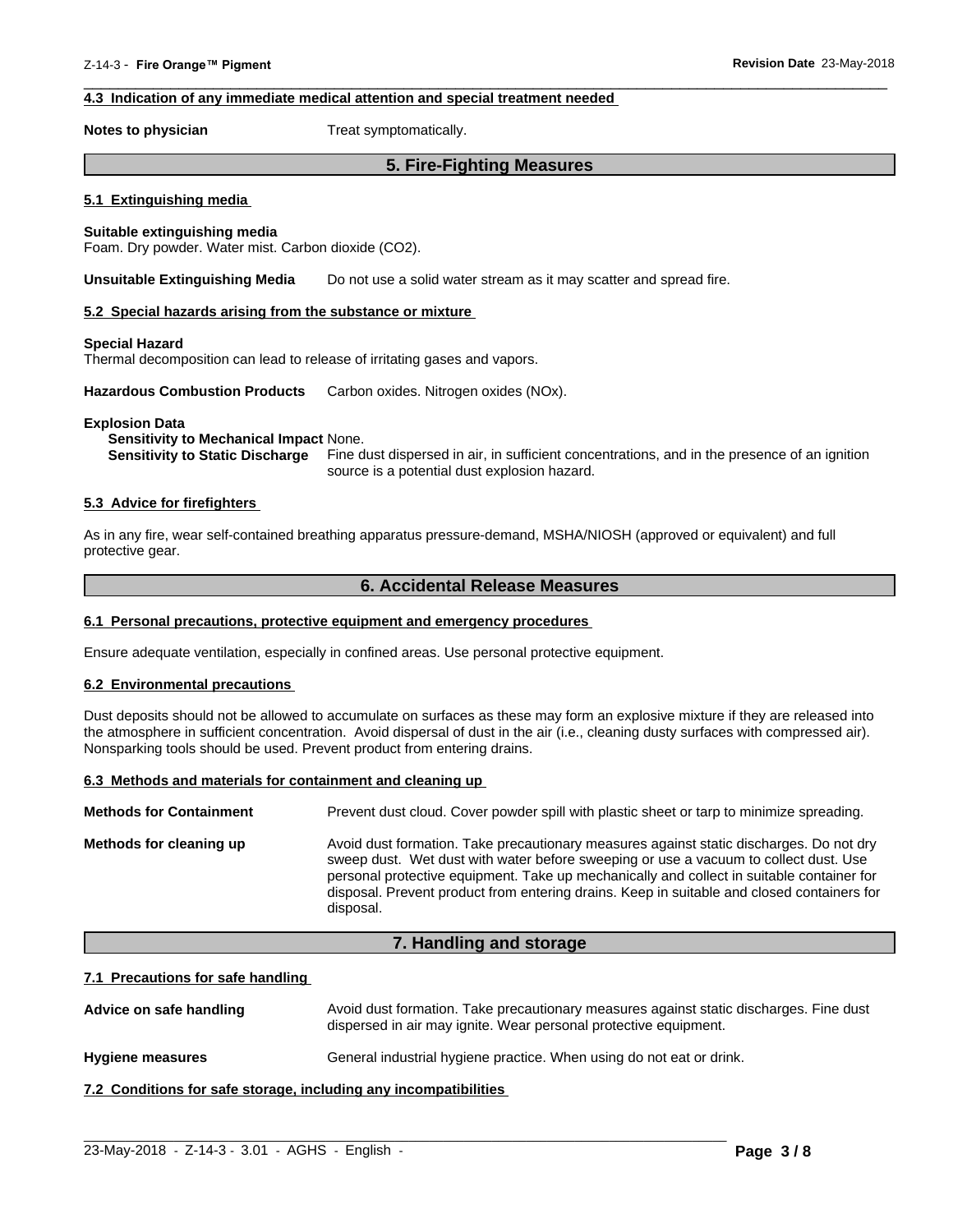| <b>Storage Conditions</b> | Keep tightly closed in a dry and cool place. |
|---------------------------|----------------------------------------------|
|                           |                                              |

**Materials to Avoid** Strong acids. Strong bases. Strong oxidizing agents.

# **8. Exposure controls/personal protection**

 $\overline{\phantom{a}}$  ,  $\overline{\phantom{a}}$  ,  $\overline{\phantom{a}}$  ,  $\overline{\phantom{a}}$  ,  $\overline{\phantom{a}}$  ,  $\overline{\phantom{a}}$  ,  $\overline{\phantom{a}}$  ,  $\overline{\phantom{a}}$  ,  $\overline{\phantom{a}}$  ,  $\overline{\phantom{a}}$  ,  $\overline{\phantom{a}}$  ,  $\overline{\phantom{a}}$  ,  $\overline{\phantom{a}}$  ,  $\overline{\phantom{a}}$  ,  $\overline{\phantom{a}}$  ,  $\overline{\phantom{a}}$ 

# **8.1 Exposure Guidelines**

# **8.2 Appropriate engineering controls**

| <b>Engineering Measures</b>   | Ensure adequate ventilation, especially in confined areas.                                                          |  |
|-------------------------------|---------------------------------------------------------------------------------------------------------------------|--|
|                               | 8.3 Individual protection measures, such as personal protective equipment                                           |  |
| <b>Eye/Face Protection</b>    | Safety glasses with side-shields.                                                                                   |  |
| Skin and body protection      | Long sleeved clothing.                                                                                              |  |
| <b>Respiratory protection</b> | When workers are facing concentrations above the exposure limit they must use<br>appropriate certified respirators. |  |
| <b>Hygiene measures</b>       | See section 7 for more information                                                                                  |  |

# **9. Physical and chemical properties**

# **9.1 Information on basic physical and chemical properties**

| <b>Physical state</b>                                               | Solid<br>Powder                       | <b>Color</b>             |                          |
|---------------------------------------------------------------------|---------------------------------------|--------------------------|--------------------------|
| Appearance                                                          |                                       |                          | Orange                   |
| Odor                                                                | Mild                                  | <b>Odor Threshold</b>    | No information available |
| <b>Property</b>                                                     | <b>Values</b>                         | Remarks • Methods        |                          |
| рH                                                                  | Not Applicable                        |                          |                          |
| <b>Melting/freezing point</b>                                       | 138 - 155 °C                          |                          |                          |
| Boiling point/boiling range                                         | Not applicable                        | No information available |                          |
| <b>Flash Point</b>                                                  | Not Applicable Not applicable         | No information available |                          |
| <b>Evaporation rate</b>                                             | Not Applicable                        | No information available |                          |
| Flammability (solid, gas)                                           |                                       | No information available |                          |
| <b>Flammability Limits in Air</b>                                   |                                       |                          |                          |
| upper flammability limit                                            |                                       | No information available |                          |
| lower flammability limit                                            |                                       | No information available |                          |
| Vapor pressure                                                      |                                       | No information available |                          |
| Vapor density                                                       |                                       | No information available |                          |
| <b>Specific Gravity</b>                                             | 1.2                                   |                          |                          |
| <b>Water solubility</b>                                             | Insoluble in water                    | No information available |                          |
| Solubility in other solvents<br><b>Partition coefficient</b>        |                                       | No information available |                          |
|                                                                     |                                       | No information available |                          |
| <b>Autoignition temperature</b><br><b>Decomposition temperature</b> |                                       | No information available |                          |
| <b>Viscosity, kinematic</b>                                         |                                       | No information available |                          |
| Viscosity, dynamic                                                  |                                       | No information available |                          |
|                                                                     |                                       |                          |                          |
| <b>Explosive properties</b>                                         | Fine dust dispersed in air may ignite |                          |                          |
| <b>Oxidizing Properties</b>                                         |                                       | No information available |                          |
|                                                                     |                                       |                          |                          |
| 9.2 Other information<br>Volatile organic compounds (VOC)           | None                                  |                          |                          |
| content                                                             |                                       |                          |                          |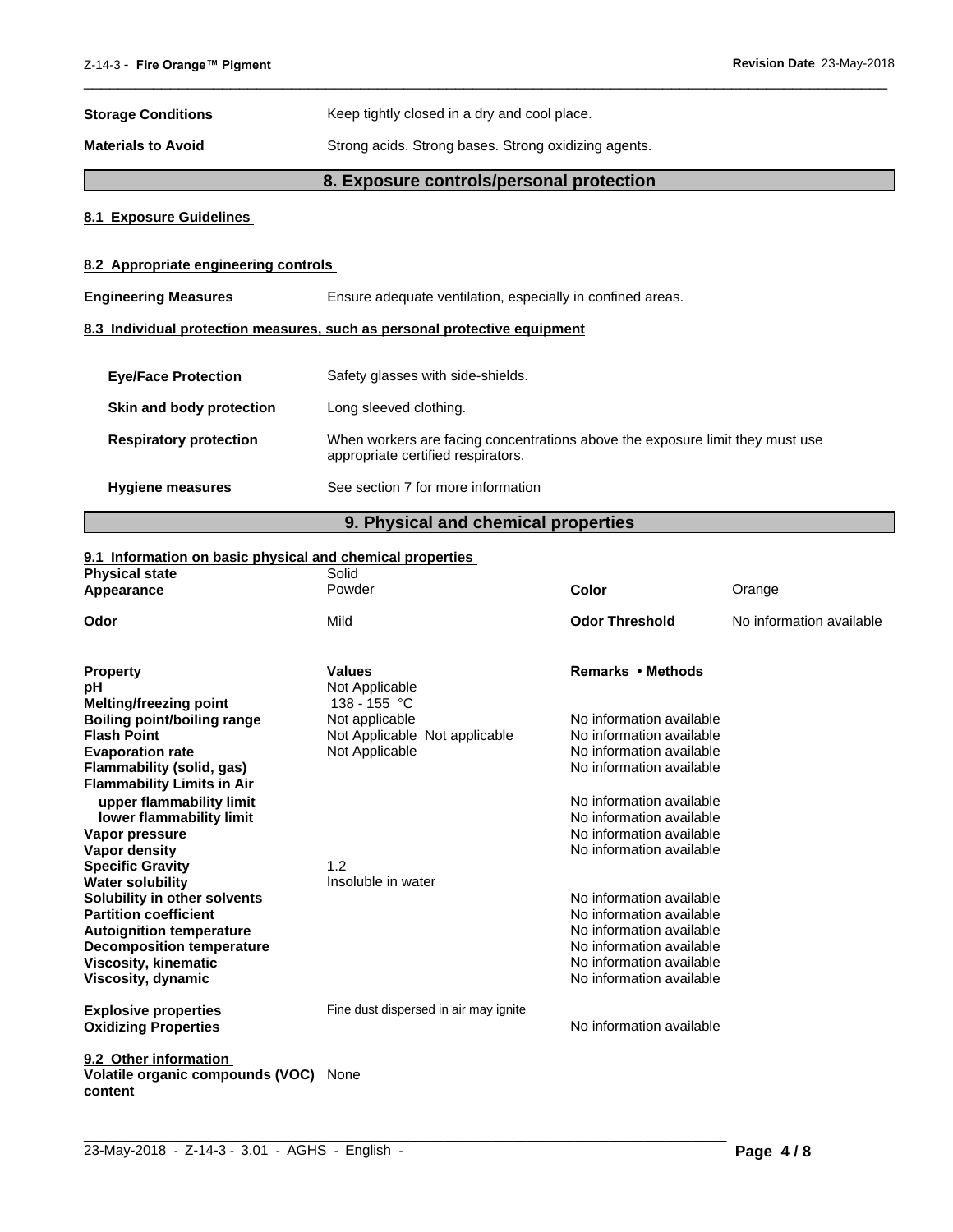# **10. Stability and Reactivity**

 $\overline{\phantom{a}}$  ,  $\overline{\phantom{a}}$  ,  $\overline{\phantom{a}}$  ,  $\overline{\phantom{a}}$  ,  $\overline{\phantom{a}}$  ,  $\overline{\phantom{a}}$  ,  $\overline{\phantom{a}}$  ,  $\overline{\phantom{a}}$  ,  $\overline{\phantom{a}}$  ,  $\overline{\phantom{a}}$  ,  $\overline{\phantom{a}}$  ,  $\overline{\phantom{a}}$  ,  $\overline{\phantom{a}}$  ,  $\overline{\phantom{a}}$  ,  $\overline{\phantom{a}}$  ,  $\overline{\phantom{a}}$ 

# **10.1 Reactivity**

No dangerous reaction known under conditions of normal use

### **10.2 Chemical stability**

Stable

.

#### **10.3 Possibility of hazardous reactions**

None under normal processing.

# **10.4 Conditions to Avoid**

Dust formation. Take precautionary measures against static discharges.

#### **10.5 Incompatible Materials**

Strong acids. Strong bases. Strong oxidizing agents.

#### **10.6 Hazardous Decomposition Products**

Thermal decomposition can lead to release of irritating gases and vapors.

# **11. Toxicological information**

#### **11.1 Acute toxicity**

#### **Numerical measures of toxicity: Product Information**

| LD50 Oral:<br>___<br>____ | <b>LD50 Dermal:</b>             |
|---------------------------|---------------------------------|
| 15.300<br>ma/ka (rat)     | 3,000<br>mg/kg (rat)<br>$\cdot$ |

#### **The following values are calculated based on chapter 3.1 of the GHS document**

**Unknown Acute Toxicity** <1% of the mixture consists of ingredient(s) of unknown toxicity **Oral LD50** 44,455.00 mg/kg<br> **LC50 (Dust/Mist)** 4.96 mg/l **LC50** (Dust/Mist)

#### **Numerical measures of toxicity: Component Information**

| <b>Chemical Name</b> | ∟D50 Oral                        | ∟D50 Dermal       | .C50 Inhalation                         |
|----------------------|----------------------------------|-------------------|-----------------------------------------|
| Basic Red 1:1        | Rat<br>$\Delta A$ O<br>449 mg/kg | 2,500 mg/kg (rat) | ስ ስნ<br>´4 hour)<br>, ma/l<br>.<br>υ.υυ |
| 3068-39-1            |                                  |                   |                                         |

 $\_$  ,  $\_$  ,  $\_$  ,  $\_$  ,  $\_$  ,  $\_$  ,  $\_$  ,  $\_$  ,  $\_$  ,  $\_$  ,  $\_$  ,  $\_$  ,  $\_$  ,  $\_$  ,  $\_$  ,  $\_$  ,  $\_$  ,  $\_$  ,  $\_$  ,  $\_$  ,  $\_$  ,  $\_$  ,  $\_$  ,  $\_$  ,  $\_$  ,  $\_$  ,  $\_$  ,  $\_$  ,  $\_$  ,  $\_$  ,  $\_$  ,  $\_$  ,  $\_$  ,  $\_$  ,  $\_$  ,  $\_$  ,  $\_$  ,

#### **11.2 Information on toxicologicaleffects**

#### **Skin corrosion/irritation**

Product Information • May cause irritation Component Information • No information available

#### **Serious eye damage/eye irritation**

Product Information

• Irritating to eyes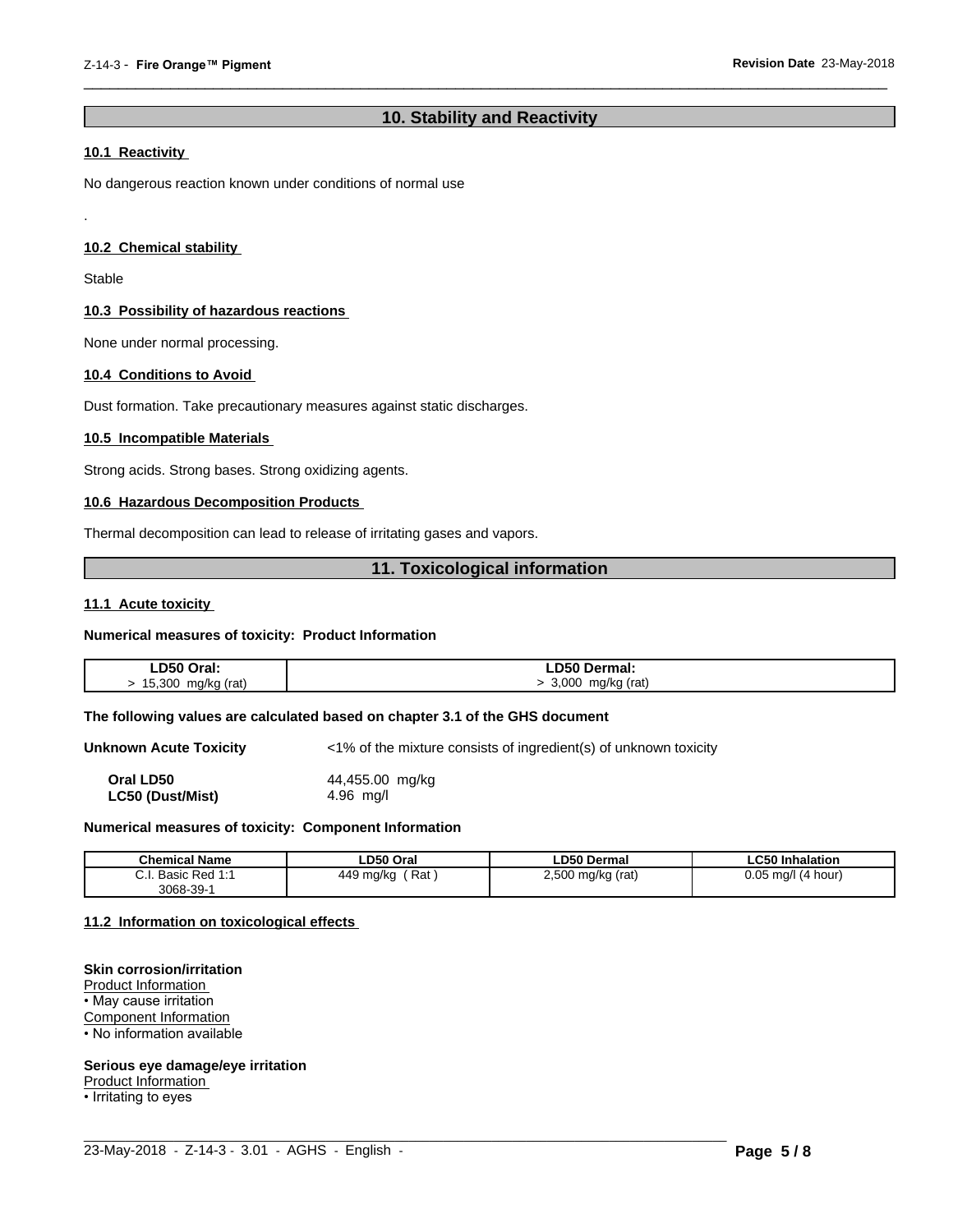#### **Respiratory or skin sensitization**

Product Information • May be harmful if inhaled Component Information • No information available

#### **Germ cell mutagenicity**

Product Information • No information available Component Information • No information available

#### **Carcinogenicity**

Product Information • Contains no ingredient listed as a carcinogen Component Information • No information available

# **Reproductive toxicity**

Product Information • No information available Component Information • No information available

### **STOT - single exposure**

No information available

#### **STOT - repeated exposure**

• No known effect

#### **Other adverse effects**

Product Information • No information available Component Information • No information available

# **Aspiration hazard**

Product Information  $\overline{\cdot}$  No information available

Component Information

• No information available

# **12. Ecological information**

# **12.1 Toxicity**

**Ecotoxicity No information available** 

1.599 % of the mixture consists of components(s) of unknown hazards to the aquatic environment

#### **Ecotoxicity effects**

#### **12.2 Persistence and degradability**

No data are available on the product itself.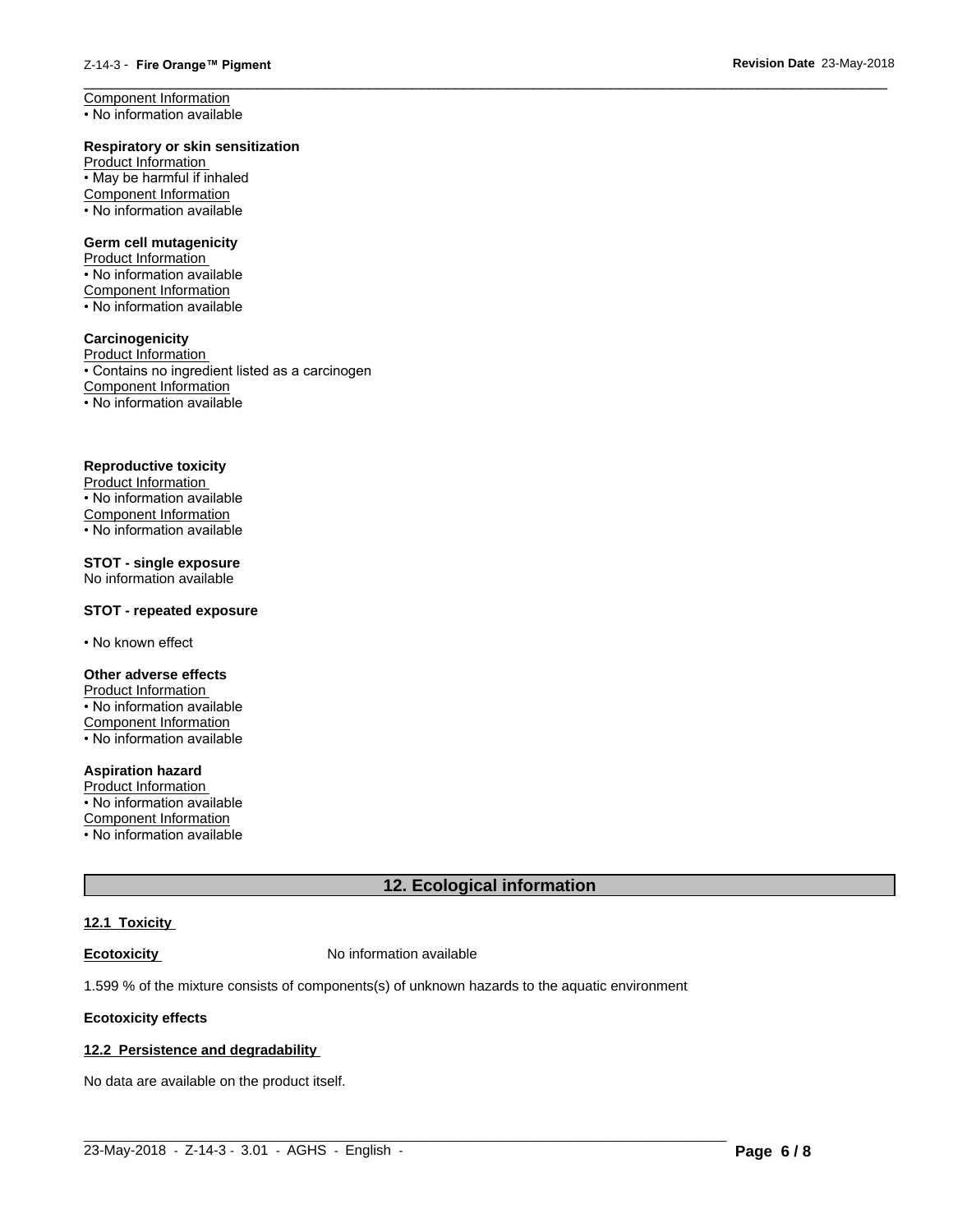#### **12.3 Bioaccumulative potential**

Discharge into the environment must be avoided

#### **12.4 Mobility in soil**

No information available.

#### **12.5 Other adverse effects**

No information available

# **13. Disposal Considerations**

 $\overline{\phantom{a}}$  ,  $\overline{\phantom{a}}$  ,  $\overline{\phantom{a}}$  ,  $\overline{\phantom{a}}$  ,  $\overline{\phantom{a}}$  ,  $\overline{\phantom{a}}$  ,  $\overline{\phantom{a}}$  ,  $\overline{\phantom{a}}$  ,  $\overline{\phantom{a}}$  ,  $\overline{\phantom{a}}$  ,  $\overline{\phantom{a}}$  ,  $\overline{\phantom{a}}$  ,  $\overline{\phantom{a}}$  ,  $\overline{\phantom{a}}$  ,  $\overline{\phantom{a}}$  ,  $\overline{\phantom{a}}$ 

#### **13.1 Waste treatment methods**

Dispose of in accordance with federal, state, and local regulations.

# **14. Transport Information**

| <u>DOT</u>  | Not regulated |
|-------------|---------------|
| <b>MEX</b>  | Not regulated |
| <b>IMDG</b> | Not regulated |
| <b>IATA</b> | Not regulated |

| 15. Regulatory information     |                          |  |  |  |
|--------------------------------|--------------------------|--|--|--|
| 15.1 International Inventories |                          |  |  |  |
| <b>TSCA</b>                    | Complies                 |  |  |  |
| <b>DSL</b>                     | Complies                 |  |  |  |
| <b>EINECS/ELINCS</b>           | Complies                 |  |  |  |
| <b>ENCS</b>                    |                          |  |  |  |
| <b>IECSC</b>                   | Complies                 |  |  |  |
| <b>KECL</b>                    |                          |  |  |  |
| <b>PICCS</b>                   |                          |  |  |  |
| <b>AICS</b>                    | $\overline{\phantom{0}}$ |  |  |  |
| <b>NZIoC</b>                   | $\overline{\phantom{a}}$ |  |  |  |

 **TSCA** - United States Toxic Substances Control Act Section 8(b) Inventory

 **DSL** - Canadian Domestic Substances List

 **EINECS/ELINCS** - European Inventory of Existing Chemical Substances/European List of Notified Chemical Substances

 **PICCS** - Philippines Inventory of Chemicals and Chemical Substances

 **ENCS** - Japan Existing and New Chemical Substances

 **IECSC** - China Inventory of Existing Chemical Substances

 **KECL** - Korean Existing and Evaluated Chemical Substances

 **PICCS** - Philippines Inventory of Chemicals and Chemical Substances

 **AICS** - Australian Inventory of Chemical Substances

 **NZIoC** - New Zealand Inventory of Chemicals

#### **15.2 U.S. Federal Regulations**

#### **SARA 313**

Section 313 of Title III of the Superfund Amendments and Reauthorization Act of 1986 (SARA). This product contains a chemical or chemicals which are subject to the reporting requirements of the Act and Title 40 of the Code of Federal Regulations, Part 372:

 $\_$  ,  $\_$  ,  $\_$  ,  $\_$  ,  $\_$  ,  $\_$  ,  $\_$  ,  $\_$  ,  $\_$  ,  $\_$  ,  $\_$  ,  $\_$  ,  $\_$  ,  $\_$  ,  $\_$  ,  $\_$  ,  $\_$  ,  $\_$  ,  $\_$  ,  $\_$  ,  $\_$  ,  $\_$  ,  $\_$  ,  $\_$  ,  $\_$  ,  $\_$  ,  $\_$  ,  $\_$  ,  $\_$  ,  $\_$  ,  $\_$  ,  $\_$  ,  $\_$  ,  $\_$  ,  $\_$  ,  $\_$  ,  $\_$  ,